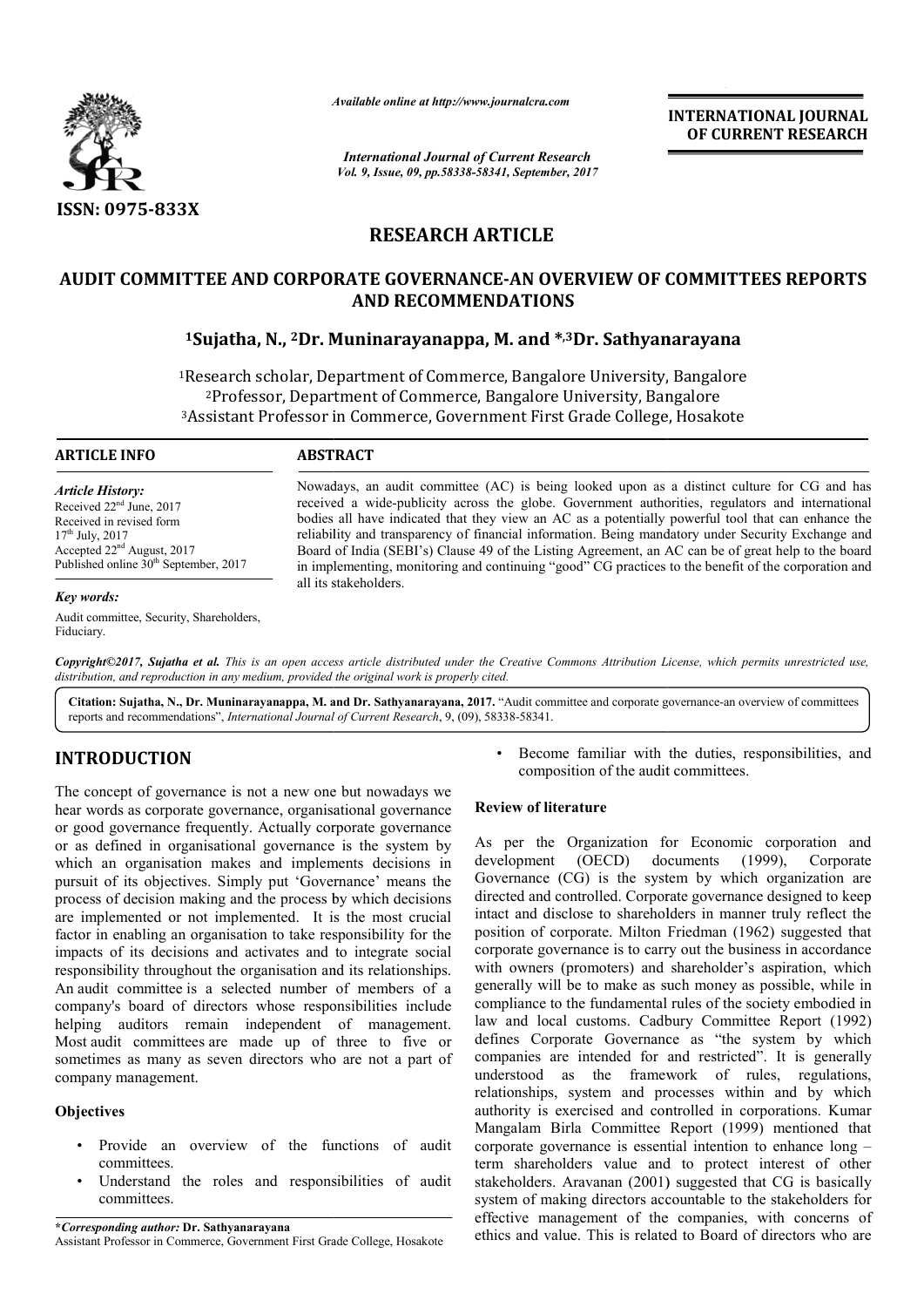members of auditing committee too, whose role is to check transparency, integrity and accountability of the management toward shareholders and investing community. Shareholder's value is enhanced by honest and transparent board of Directors. (Vepa Kamesam, 2006). Jyothi Dhawan identifies the role of board of directors in CG, which inculcate a sense of accountability towards all stakeholders. The audit committee would search for the integrity and reliability of financial statement and reassure shareholders (AICPA, 1967; Auerbach, 1973 and FCCG, 1999). Corporate Governance: Role of auditor and auditing committee.

The responsibility of audit committee in the area of corporate governance is to provide assurance that the corporation is in rational compliance with relevant laws and regulations, is conducting its affairs fairly, and is maintaining effective controls against employee conflict of interest and fraud.(Muhammad Faisal Siddiqui) An audit committee consisting independent directors can have control over management and thereby acting as a sort of assurance to the shareholders that they will have full disclosure of correct information. To have good corporate governance, audit committee need resource persons to act as independent director on whose shoulder lies the responsibility to take the company in the right path, demand for more disclosures, transparency and accountability and performance standards for investors and lender and protection for shareholders. (Abhas) The shareholders of the company place very high trust on the auditor's report, which apparently shows the true and fair view of the accounts of the company. The auditor should perform their duties with extreme care and vigilance to ensure that there is no illegal or improper transaction (Harsh Gargani and Ritika Jhurani, 2009). Auditor independence would be safeguarded if audit committee were made up of a majority of independent and non – executive directors, and this might signify that their independent status would contribute to auditor's independence through bridging communication network.

# **Committee on Corporate Governance**

- 1. Cadbury- England 1992
- 2. King Committee -South of Africa 1994 & 2002
- 3. CII- India 1996
- 4. Hampel- England 1998
- 5. Kumar Mangalam Birla- India 2000
- 6. SEBI- India 2000
- 7. Narayana Murthy- India 2003

### **Clause 49- Corporate Governance**

The company agrees to comply with the following provisions:

### **Board of Directors**

(A) Composition of Board

- 1) The Board of directors of the company shall have an optimum combination of executive and non-executive directors with not less than fifty percent of the board of directors comprising of non-executive directors.
- 2) Where the Chairman of the Board is a non-executive director, at least one-third of the Board should comprise of independent directors and in case he is an executive director, at least half of the Board should comprise of independent directors.

3) For the purpose of the sub-clause (ii), the expression 'independent director' shall mean a non-executive director of the company who:

#### **(B) Non executive directors' compensation and disclosures**

All fees/compensation, if any paid to non-executive directors, including independent directors, shall be fixed by the Board of Directors and shall require previous approval of shareholders in general meeting

### **(C) Other provisions as to Board and Committees**

- 1) The board shall meet at least four times a year, with a maximum time gap of four months between any two meetings.
- 2) A director shall not be a member in more than 10 committees or act as Chairman of more than five committees across all companies in which he is a director. Furthermore it should be a mandatory annual requirement for every director to inform the company about the committee positions he occupies in other companies and notify changes as and when they take place.
- 3) The Board shall periodically review compliance reports of all laws applicable to the company, prepared by the company as well as steps taken by the company to rectify instances of non-compliances.
- 4) An independent director who resigns or is removed from the Board of the Company shall be replaced by a new independent director within a period of not more than 180 days from the day of such resignation or removal, as the case may be:

## **(D) Code of Conduct**

- 1) The Board shall lay down a code of conduct for all Board members and senior management of the company. The code of conduct shall be posted on the website of the company.
- 2) All Board members and senior management personnel shall affirm compliance with the code on an annual basis. The Annual Report of the company shall contain a declaration to this effect signed by the CEO.

### **II. Audit Committee**

### **(A) Qualified and Independent Audit Committee**

A qualified and independent audit committee shall be set up, giving the terms of reference subject to the following:

- 1) The audit committee shall have minimum three directors as members. Two-thirds of the members of audit committee shall be independent directors.
- 2) All members of audit committee shall be financially literate and at least one member shall have accounting or related financial management expertise.
- 3) The Chairman of the Audit Committee shall be an independent director;
- 4) The Chairman of the Audit Committee shall be present at Annual General Meeting to answer shareholder queries;
- 5) The audit committee may invite such of the executives, as it considers appropriate (and particularly the head of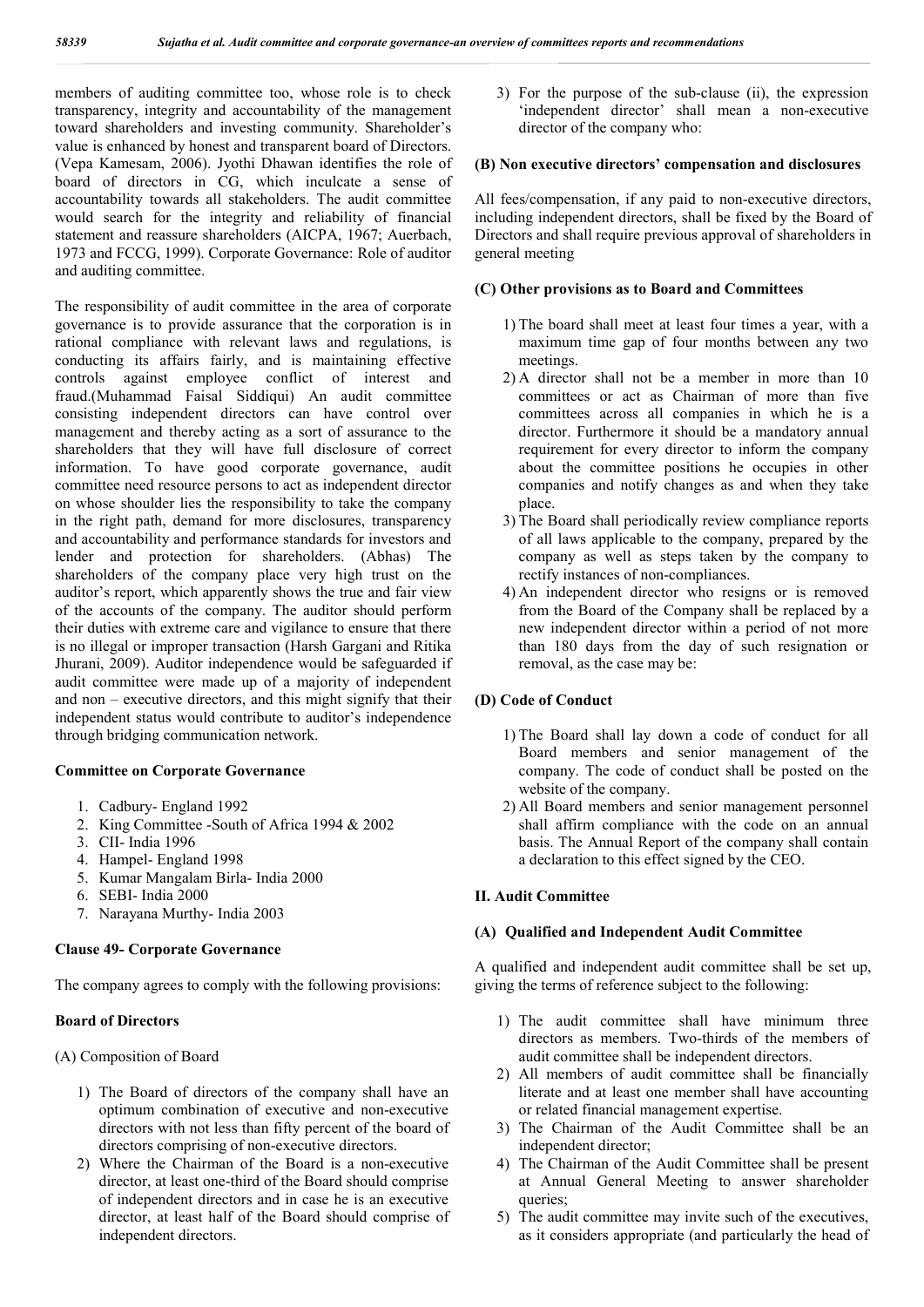the finance function) to be present at the meetings of the committee, but on occasions it may also meet without the presence of any executives of the company. The finance director, head of internal audit and a representative of the statutory auditor may be present as invitees for the meetings of the audit committee;

6) The Company Secretary shall act as the secretary to the committee.

# **(B) Meeting of Audit Committee**

The audit committee should meet at least four times in a year and not more than four months shall elapse between two meetings. The quorum shall be either two members or one third of the members of the audit committee whichever is greater, but there should be a minimum of two independent members present.

## **(C) Powers of Audit Committee**

The audit committee shall have powers, which should include the following:

- 1. To investigate any activity within its terms of reference.
- 2. To seek information from any employee.
- 3. To obtain outside legal or other professional advice.
- 4. To secure attendance of outsiders with relevant expertise, if it considers necessary.

## **(D) Audit committee: Roles and responsibilities**

The duties of directors may be classified into four categories – fiduciary duties, duties of care, statutory duties and other duties. Worldwide the company laws classify two important duties of the directors –the duty of loyalty and duty of care. It is observed that majority of corporate fraud have occurred on account of breach of these primary duties by directors. In May 1999, the SEBI adopted several new rules based on the suggestion of the report submitted by Kumar Mangalam Birla committee on improving the efficacy of audit committee. The audit committee as per these new rules was supposed to perform following roles:

## **Role of Audit Committee**

- Oversight of companies financial reporting process
- To recommend statutory auditor to Board, their appointment, re-appointment, substitution or elimination, terms and amount of audit fees, approval for payment for any other services rendered by statutory auditors.
- To review quarterly and annual financial statement with the management before put forwarded to the board for sanction, with particular reference to:
- Matters required to be included in the Director's responsibility Statement to be included in the Board's reports in terms of clause (2AA) of the section 217 of the Companies Act, 1956
- Changes, if any, in accounting policies and practices and reasons for the same.
- Major accounting entries involving entries based on the exercise of judgment by management.
- Significant adjustment made in financial statement arising out of the audit findings.
- Compliance in listing and other legal requirement relating to financial statement
- Disclosure of any party transactions
- Qualifications in draft audit report
- To review the statement of uses/ application of funds rose through any issue and IPO proceedings.
- To review performance of statutory and internal auditor and the adequacy of internal control system and function
- Discussion with the internal auditor and any momentous conclusion and follow up there on and review finding of any internal investigations by internal auditors where fraud and irregularity is suspected.

## **Audit Committee and Auditor**

By performing all above mentioned roles, auditing committee will be able to exercise power over management which will give independence to the auditor and that will result into authentic financial reporting. This will meet the expectation of all the stakeholders and mainly shareholders Responsibilities of an auditor

The statutory responsibilities of the auditor fundamentally require the following:

- 1. Duty to make certain inquiries
- 2. Duty to make a report to the company on the accounts examined
- 3. Duty to make a proclamation in terms of the provisions set.
- 4. Detection and Prevention of Fraud
- 5. Duty to report fraud. Duty as to substantial precision

## **Conclusion**

The role of audit committee and auditors in current scenario become very crucial. Stakeholders expect loyalty and trust from auditor and auditing committee while resolving financial facts and exposing at all fraud and fault in organization. The audit committee member's experience, relevant exposures, qualification background and in depth knowledge need to be highlighted and confirmed because if directors are experts, experienced, qualified, financial wizards, then they can have vision and foresightedness to protect stakeholders. If a company has an active and strong audit committee then independent auditors' working will be supported.

# **REFERENCES**

- "Comments on 'Governance, supervision and Market Discipline: Lessons from Enron' and the Author's response", Journal of the Indian School of Political Economy October – December 2002.
- "Financial Management for Managers" 2006. The ICFAI University, ICFAI university press.
- Abhas "Role of Auditing committee in Corporate Governance" retrieved from
- Adhukia Rajakumar S. 2009. "Corporate Governance and Role of Chartered accountants" http://www.caclubindia.com/ forum/files/33\_corpgov31122008.pdf
- Ahmad Tabrez, BhatnagarAman, Mayank Kumar and Mahapatra Sandeep, 2009. 15th August, "Corporate Governance as a Determinant of External Finance in Transition Economies: A Case Study of India",